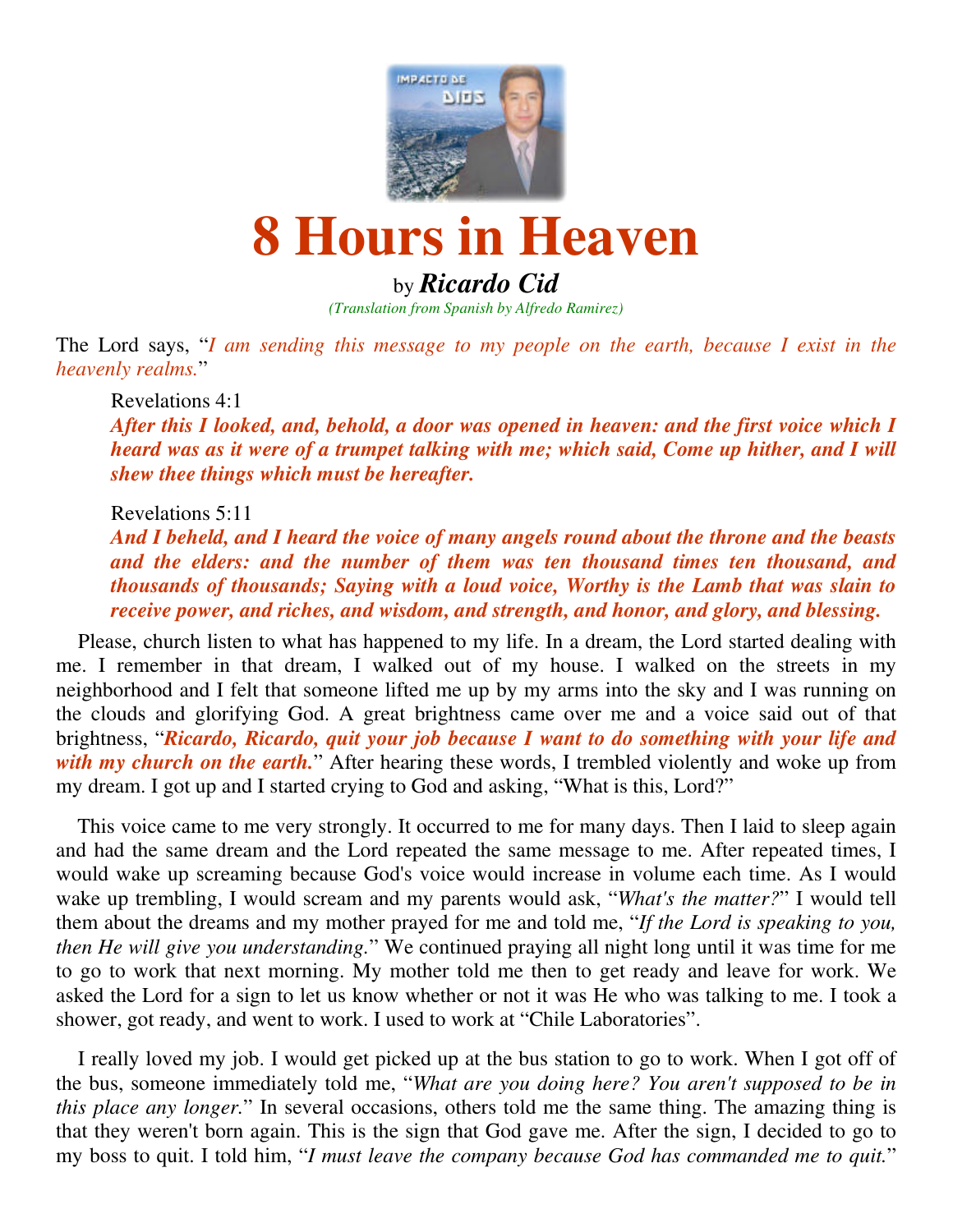When the Lord commands, we MUST obey. My boss was concerned for me and asked, "*What are you going to do? Where will you find another job as good as this one?*" I told him that I had to obey God. So they had a large farewell reception of two thousand people for me. Afterwards, I gathered all of my things and went back home. As I arrived crying, my mother was already waiting for me at the front porch. I told her that I quit my job because the Lord confirmed my dreams through those people. She replied, "*If the Lord spoke to you, then may He do with your life as He pleases.*"



 She and I went in the house talked until nightfall. Then, I told her I need to go to bed because God will talk to me tonight in a dream. I thought he was going to speak to me in a dream, but it didn't happen as I thought. But, he was going to deal with me in a different way. When I went into the bedroom and took off my clothes, the room started to shake. And I started shouting, "*It's an earthquake that's hitting Santiago, Chile.*" I tried to leave my bedroom, but someone invisible was stopping me from exiting through the door. I was able to  $c$ **EX** ee my mom and family across the room and I cried for help but no one could hear me. Now I know, this invisible being was the angel of the Lord. I stepped back and laid on my bed and cried out to God, begging for Him to tell me what's going on.

 Then an audible voice spoke to me. The Holy Spirit began to speak to me in a most beautiful voice, saying, "*Ricardo, now that you have left your job, I want you to go to the church and pray seven hours a day every day for your life, and for my church on the earth.*" After the Lord stopped speaking, the room stopped shaking. I then stretched my hand through my doorway and found that I could leave the room again. Then I ran to my mother and shouted "*I heard the voice of the Holy Spirit*" and then left my home and started shouting that outside. Some people don't believe that God still talks to people today but I tell you it's true, He does speak to people! If the Lord could speak to Abraham, he can still talk to us, his church today! I went to the church and talked with the Bishop and we agreed to open the church at 8am every morning so that I could pray and obey God's command. Every morning, I would go to church and pray one hour, two, and by the third, I wouldn't have anything else to pray for and I'd ask God, "*Lord, what else can I pray? I have four hours left!*"

 Then, I heard an underground rumbling starting from the back door of the church. I then felt the church swaying from left to right like a drunk person. During this sway, the Lord spoke to me audibly but not in the same voice as in the dream before. The voice He spoke to me before was with authority, this time, He spoke in a voice of sorrow. He said, "*Ricardo, Ricardo pray for my church! My church isn't the same anymore!! My church on the earth has changed. My church has lost it's faith. My church doesn't believe in me or my existence! Tell my church that I exist!! Intercede for my church, because my church doesn't pray or fast anymore!*" The shaking stopped after He finished speaking. I then started interceding and walking up and down the church for the remaining four hours begging for the people of God to revive.

On Thursday of the second week in intercession, I woke up with intense pain in my bones and joints and didn't want to get up. My mother was waking me up to go to the church to pray, but I complained that my body and bones were in pain. She then recommended that I pray at home instead. However, I reminded her that God specifically told me to go to the church to pray. So, she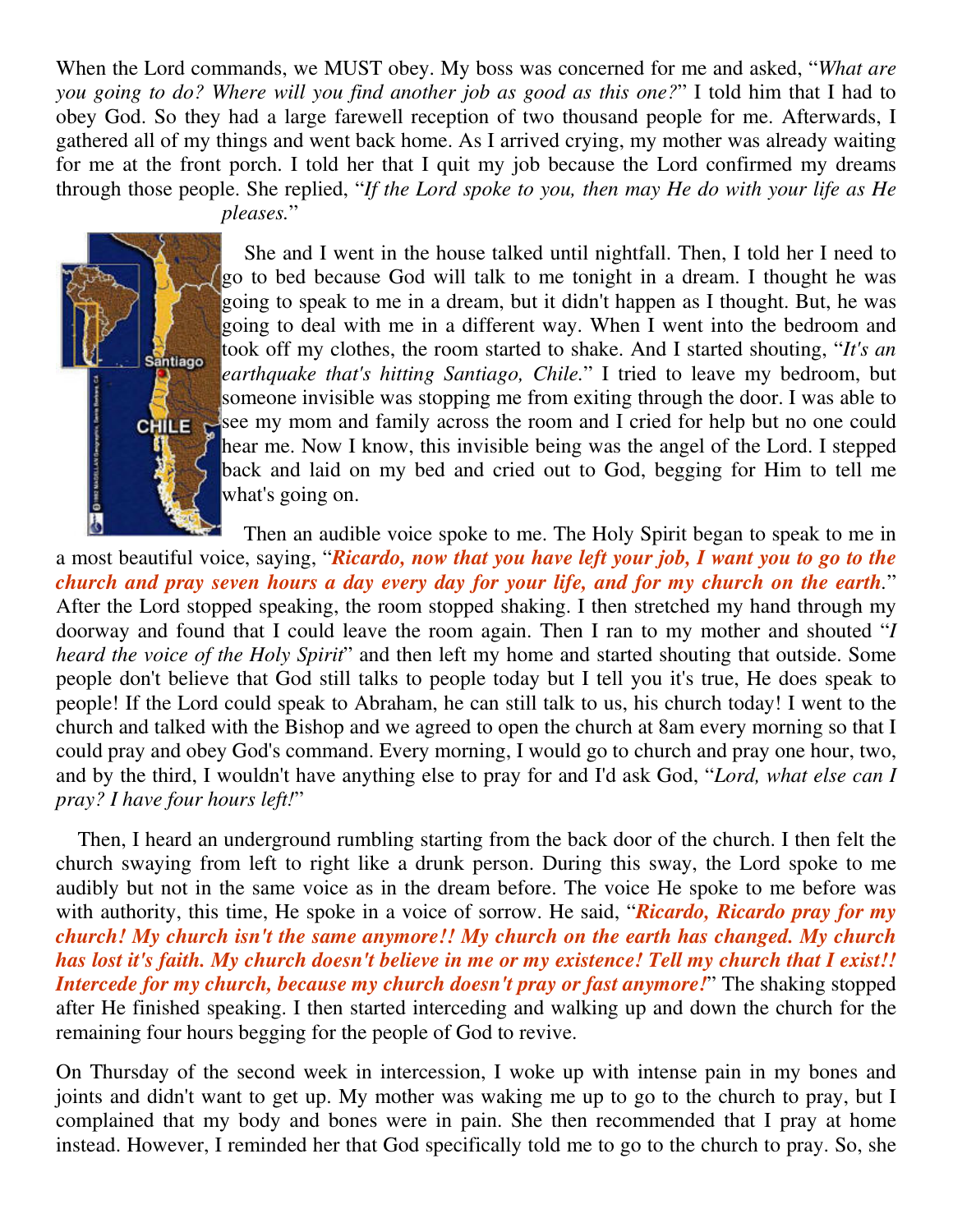helped me get dressed and took me to church. That morning, there were many people praying at the church and I asked for prayer because of the pain in my body. I told them I was too weak to pray. So they anointed me and prayed for my body and I received supernatural strength from God!! Hallelujah! I started praying and pacing back and forth, asking for God's mercy on the nation of Chile and for families and drug abused people and for the church.

 I finished the intercession and then came later that night for a church service. After the bishop's benediction, I lifted up my hands and felt someone pass by and touch my back. When this happened, I lost all strength and fell to the floor. The bishop asked what was wrong with me and I responded I don't know, I have no strength and I can hardly talk. Then the church surrounded me and began to pray in tongues and shout. Then some of the congregation could see the angel that was coming in and asking me to leave my body. The bishop declared, "*You will not leave your body!*". As he said this, the angel stopped motioning for me to leave my body. You see, any person who has authority in Jesus will be honored by the angel of the Lord.

 The bishop then asked me, "*How long does the angel want to take you from your body?*" I then asked the angel, "*Are you taking me for one hour? Two? Three hours?*" The angel replied, "*No, you will be gone for 8 hours to see Jesus in the third heaven because He wants to talk to you.*" Then, the angel told me, "*I am not the one who will escort you to heaven, because I am your guardian angel who has protected you every day you have lived on this earth. Two angels will come from heaven to take you to the third heaven at the midnight hour.*" I told this to the bishop and he determined to take me in another brother's car to a pastor's home on a second floor. As I laid in a room, we were able to hear dog's barking and people screaming.

 After my experience, I was told that two men in bright white shining robes appeared in the middle of the street and walked into the first floor of the building and came up to the second floor where I was staying. These angels were beautiful. They had brilliant white hair, whiter than snow and eyes that were fashioned like pearls. Their skin was as soft as a baby's yet their bodies were muscular like a bodybuilder. These angels are powerful!! I then told the bishop, these angels are here that were sent to take me to heaven. One of the angels started motioning me to leave my body. As this happened, my bones started hurting again. So, the brothers in Christ next to me started massaging my body and telling me that it was getting ice cold. Next, they went to get portable heaters to heat my body up again. As the angels were calling me to leave my body, I started to get desperate and moving from one side to the other. I started feeling death take over my body and I shouted to my brothers in Christ, "Don't bury me, I will be back!"

 I left my body, and then I jumped on my bed. I saw my brothers in Christ touching my body and saying, "*He's gone, he left his body!*" But I was right there next to them telling them, "*I am here!*" However, they couldn't see my body because it was an incorruptible spirit body. My brothers started wrapping my body in a blanket.

 One of the angels told me, "*It's time to go, because the Lord is waiting for you!*" Each angel took me by an arm and lifted me up to the heavens and I crossed through the atmosphere at lightning speed. I will tell you this, even if you don't believe any of this, my Jesus Christ exists and lives forever!!

 Later, When the Lord told me to go back to my body, I told him, "*Who on earth will believe me, let me stay with you!! No one will believe this revelation, no one will believe this because they don't*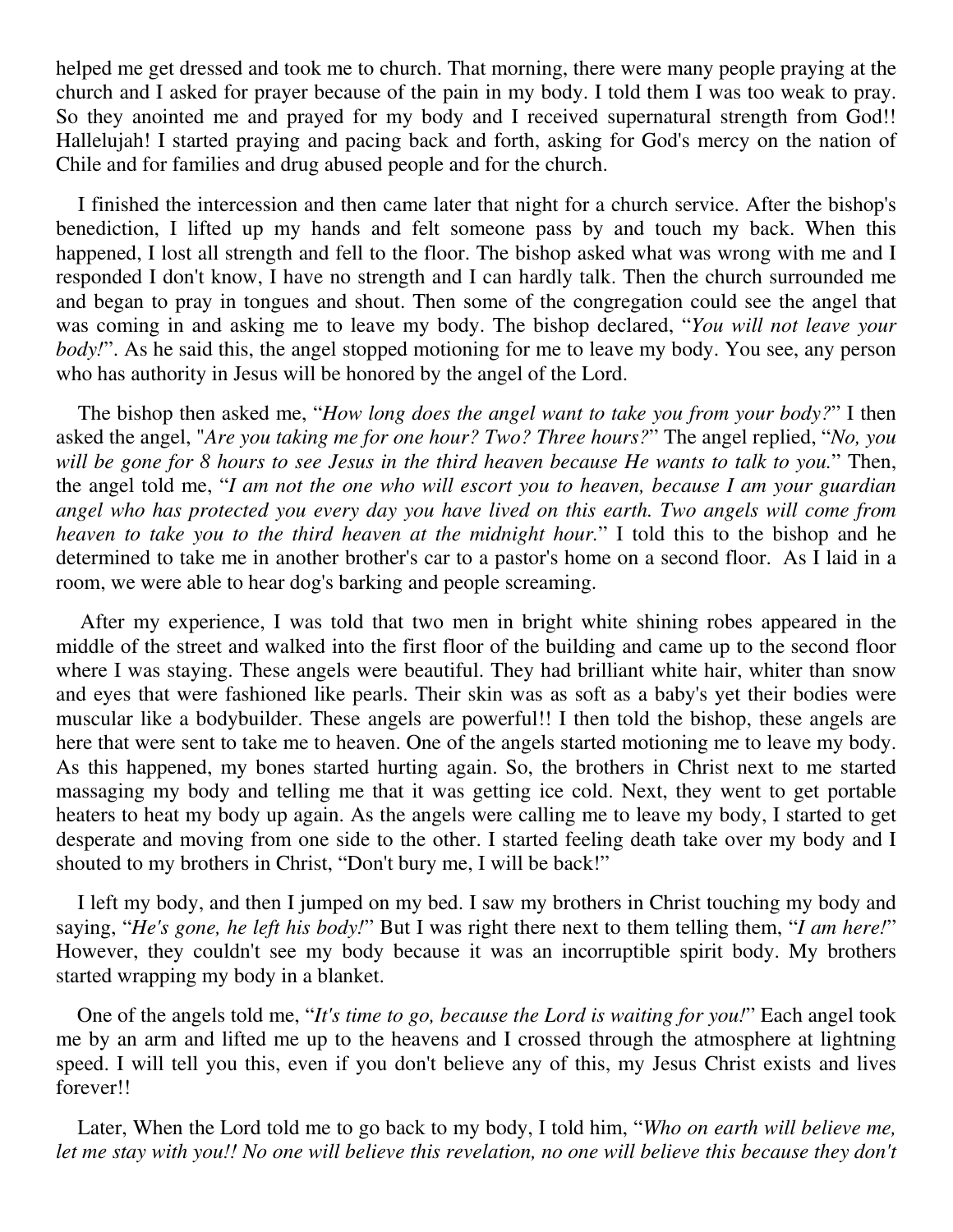### *have faith! The lack of faith on the earth is huge, who will believe this experience?*" The Lord replied, "*Someone will believe your story, only those who belong to my true church will believe you.*"

 As I left my body that night and I was flying at an incredible rate of speed on my way to visit the Lord. I was able to look down and see the planet earth. Then I passed right next to the moon, this glorious moon that brightens the night sky on the earth. Then, I was able to see the giant sun with my own eyes; I was able to see the flames that explode from the sun and warm the earth. Then we continued on and I saw many stars as I passed by them. God allowed me to see the sun, moon, and stars for a purpose: that purpose is to tell all of you that our God is a huge creator of the universe!!! He's not small by any means!

 We continued traveling at a great rate of speed until we reached a place where there were no more stars. No more creation, just darkness. I could look down and see all of the stars below me. I started feeling afraid and asking the angels, "*Where are you taking me? Please take me back to my body on the earth!*" They then squeezed me tight and wrapped one of each of their legs around mine and held me. I then started bending over in somewhat of a fetal position because of the fear I felt. The angels said "*Be quiet!* We are taking you to the third heaven where Jesus is waiting to talk with you!" The angels stopped and during this moment I was looking in all directions but couldn't see anything created, I don't know where I was, but I think it was the second heaven.

 I then was bracing myself in the fetal position while the angels were holding me and suddenly felt and heard the terrible noise of a stampede above me. The angels squeezed me and said, "*Ricardo, don't fear, Jesus is with us!*" As they were speaking, they also said, "*Turn up your head and look above you!*" I then was surprised by what I was looking at because there was some kind of motion by creatures above us. One of the angels said, "*Look, we will show you what you are looking at above us!*" And one of the angels motioned with his hand from one side to the other and illuminated the entire sky above us to see what was there. As the sky was illuminated there was nothing but demons and devils surrounding the entire sky. The LORD REBUKE THEM ALL in JESUS' NAME!! The bible is true!! Everything that's going on in this earth is what you see in Revelation. Jesus is coming soon!! How can I convince you of this, it's so **SOON!!** I asked the angel, "*What is this place?*" One of them responded, "*This is the celestial realm of darkness where Satan and his demons inhabit.*" I started saying, "*That's why there's so much evil on the earth! These demons come to the earth from this realm and cause all forms of destruction and wickedness on the race of men. The earth is full of demons!*" There are millions upon millions, the number is uncountable.

 Then the angels started motioning for me to look more closely and they showed me the faces of these creatures and that many of these horrible beings are already shown to us on television. These beings were MONSTROUS!! I saw the Thundercats and Power Rangers and caricatures from animations and horror movies in real life. All of the creators of these movies and animations have formed a pact with the devil to produce these things for television and cinema!! All of those drawings come from that spiritual realm that I experienced. Why do you think that nowadays children are so rebellious?? It's because those demons enter into your children as they view these shows that depict

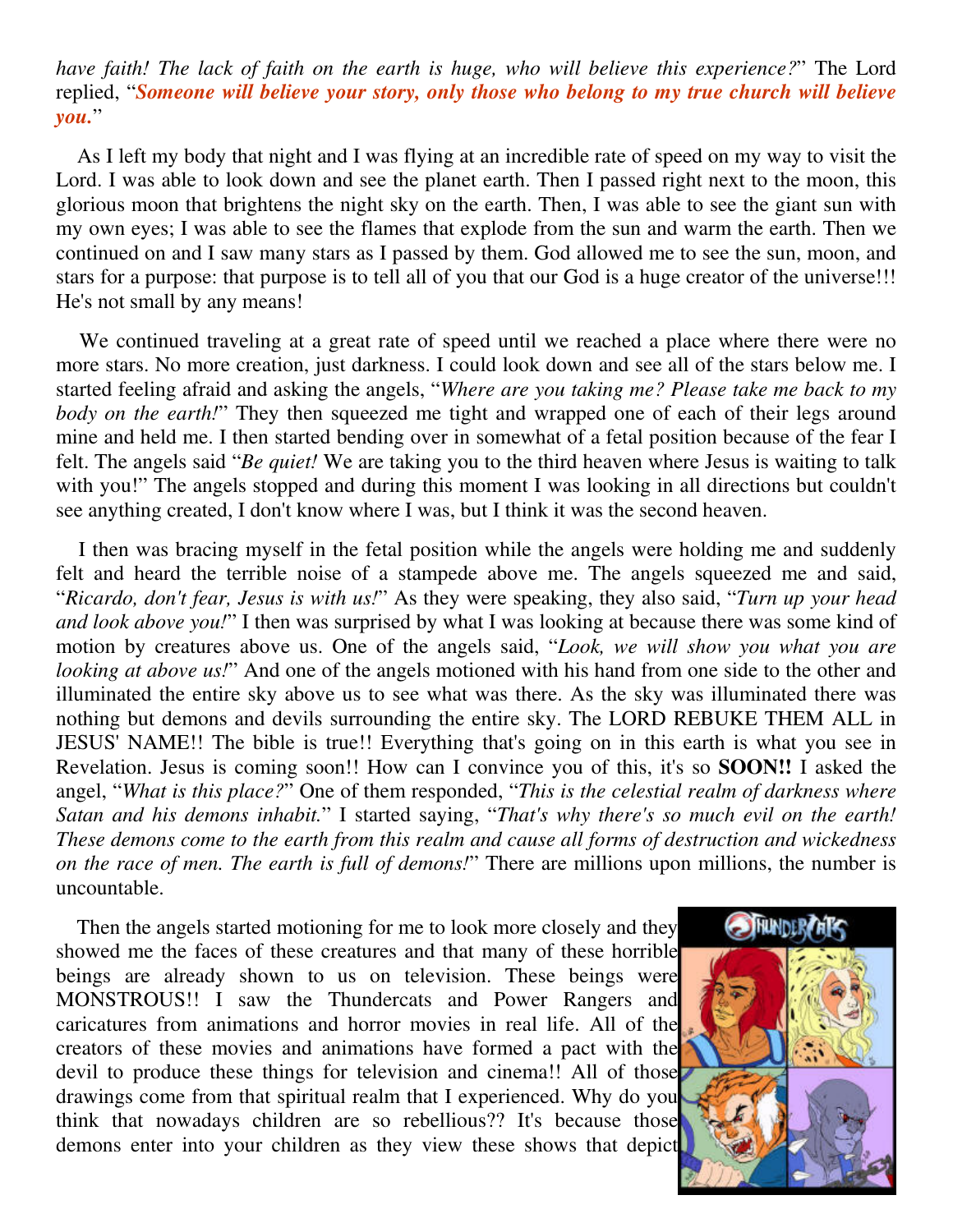them. That's why we need to learn to teach our kids how to discern what to watch on TV. The angel told me that this is all a reality and truth. All these demons exist and people are making pacts with the devil to bring these demons to the earth. These demons started to curse me, and the church, and the Father, and the Lord Jesus and the earth because they don't respect God or any his creation.

 Then, I saw in the flesh a goblin named Hugo, who is a popular cartoon caricature in Chile. He was horrifying to look at. He came near me and told me, "*We will go to the earth and kill all the children!*" Why do you think that children are killing children? It's because some of them said that something came out of the television and told me to do this or that. These demons are planting hatred on the earth, may the Lord deliver and cleanse Chile!! One of the angels told me "*Continue to look!*" And the demons said, "*We've tried to destroy the church, but we can't because when we kill one, then thousands rise up to replace that death!*" Since the beginning of the church, Satan has tried to destroy it, the church that preaches the true Gospel and does the work of God, but he can't because the Lord Jesus protects us! Glory to God! Then the demons said, "*Let's do something new, let's go inside churches, because there are many in the churches that belong to us! We are going to use these people to spread gossip and division amongst the brethren in church. We will cause churches to fall by gossip and the Holy Spirit will be grieved and leave the church.*" The devil goes everywhere looking to destroy those who love the justice of God. Just like in this scripture verse:

#### 1Peter 5:8 *Be sober, be vigilant; because your adversary the devil, as a roaring lion, walks about, seeking whom he may devour.*

 I didn't want to see anymore, but the angel told me to continue to look at the events occurring. I saw the demons fleeing everywhere as a single bright shining star was coming. As this star was approaching, it was bringing much praise and worship to the Lord. This star wasn't a star, it was millions of angels riding on white horses praising the Lord of Hosts!! They were shouting "*Holy, Holy, Holy, is the One who lives from age to age! The Lord is the Alpha and the Omega, the beginning and the end and let all that has breath praise the Lord!*" And then I saw a great battle and could not find the demons anymore. "*Don't fear anymore because there are more angels with us then those on the enemy's side*!"

 The angels made a way to the third heaven. They divided into two groups one to the right and one to the left. It was an open way to the third heaven! This way reaches heaven and you could see the celestial city of God. *(There is a satellite on earth that has taken pictures of this city. This celestial city exists! This came out on radio and TV.)* I was able to see this path of glorious and marvelous angels. They had cleared the entire region from demons and they never stopped praising God and blessing His name! The angels placed me in front of them and told me, "*You must wait here!*"

 Then in the distance, I looked and from the celestial city, I saw a personage in white robes riding a white horse. As the being was getting closer to me, the angels would not cease praising God's name and exalting Him. This person came to about the distance of about 4 meters from me. This being was beautiful, even more beautiful than the other angels. I expected him to speak to me, but what he did was look at me for a little while and shout, "*I am! I am Michael the archangel who is in charge of guarding you and the church on the earth!*" I met the archangel Michael face to face and he was a precious being! He turned to his side and pointed a way for me to enter the celestial city. He said, "*Enter! The Lord Jesus is waiting for you!* " I was walking on the path to the city and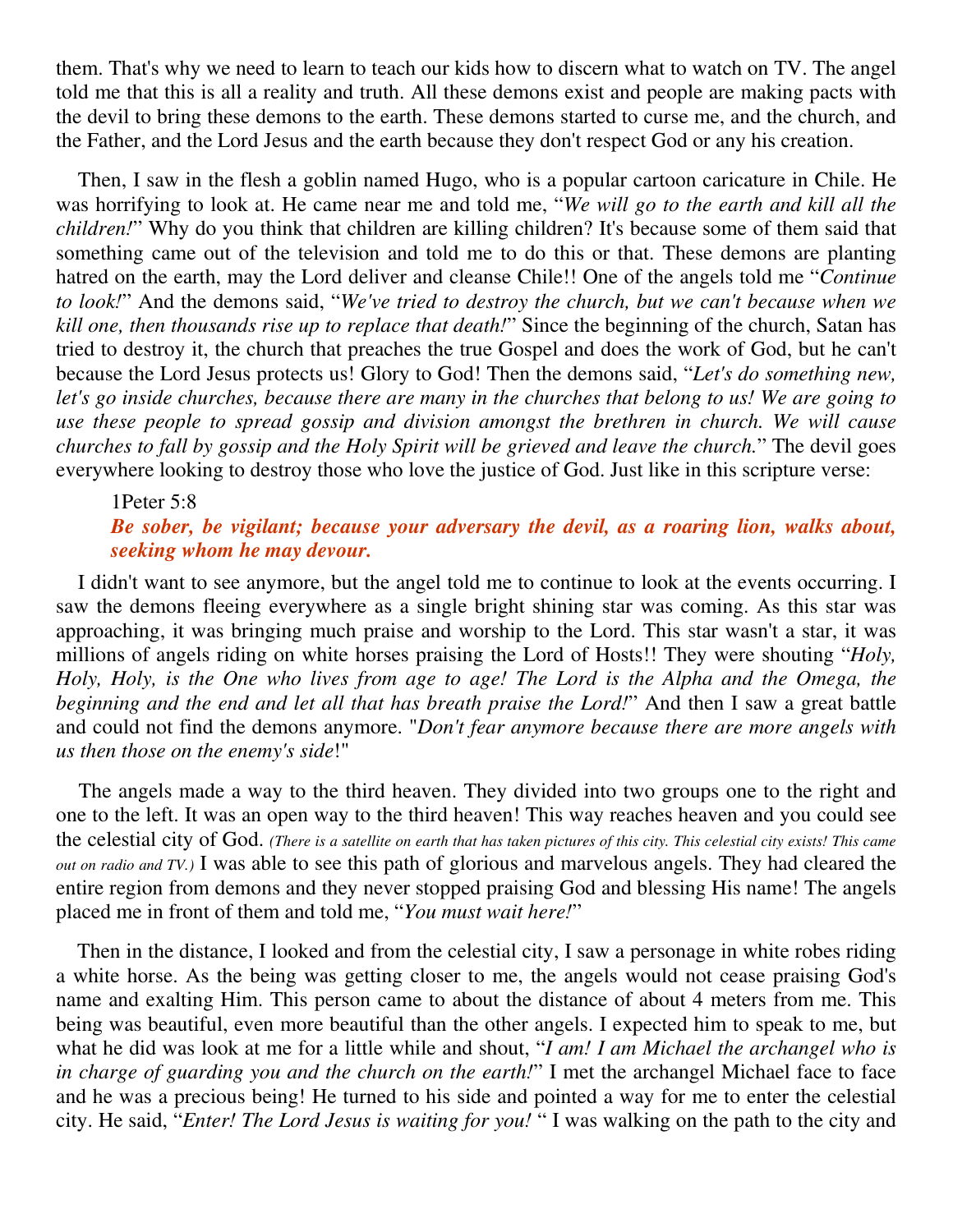as I was walking, the angels were shouting and praising the Lord. I cried and cried as I was looking at the city.

 The city was made of pure transparent gold and the doors to the entrance were made of pearl. The floors were crystal in appearance. I had never seen anything like this on the earth and neither could a human being create it. The architect was our Lord and God of the universe. I was outside the city and the entrance doors were wide open. And those doors are still open. I was able to see inside and on the walls were rubies and sapphires and pearls that were brilliant. And from within the city there were millions upon millions of voices praising God! I trembled from outside the city hearing this. I heard a single voice which shook the heavens and behind this voice shouted millions and millions of praises to God saying "*Holy, Holy, Holy is the lamb of God and the Father to whom belongs the glory and the honor forever and ever AMEN!*" This great voice shouted "BE HOLY, FOR I AM HOLY! ONLY THE HOLY ONES WILL ENTER THIS PLACE! FOR WITHOUT HOLINESS NO ONE WILL SEE THE LORD." Without holiness, no one will see him.

 A voice said, "*Enter,*" and I entered the city. And I saw a marvelous throne flowing with fire. And as the fire is coming out of the throne, I paid attention and I saw Jesus, the King of Kings and Lord of Lords! I fell prostrate before Him on the ground without any strength. His hand came out of the flame extended to me and he said, "*Get on your feet!*" I gained strength and stood up. I immediately started touching his feet and arms and body. When I saw his face, his appearance is nothing like how artists on the earth produce in their paintings! Many people make gods of wood and many other images! But I want to tell you brothers, that Jesus didn't look like those images. He was a very muscular God! He's not a mediocre God, He's all powerful!! He said, "*I am not a God made of chalk or wood, I am a living God who exists!*" He continued, "*Tell my church on the earth that I am real!! I truly live and exist! Tell my people that heaven is real and I am waiting for them!*"

 He told me, "*Come, walk with me and I will show you something great.*" We looked down from the ground and could see the earth and all that was done upon the earth. Jesus said, "*I am able to see everything that my church does!*" He knows everything that we do and I was able to see many of you from heaven. Jesus told me, "*Look at my church!*" and I saw brothers against brothers, and churches against other churches. Jesus then told me, "*My church has lost their faith, they don't want to believe in me, wickedness has multiplied on the earth and people don't want to believe that I exist. Tell my people I am going to do something great on the earth! My church is backsliding instead of growing."* The Lord started to cry over His church and He said, "*This church is not my church!*" I said, "*Lord, don't talk that way! Of course we are your church.*" Then the Lord replied, "*No, my church walks in miraculous power and signs and wonders! My church has decreased! However, tell them, I will be back to raise them again!*"

 He told me to continue to walk with Him and we went through a door and the ground was made of pure gold. I started running up and down the gold street and picking up gold dust and sprinkling it on my body. And then the Lord told me to come back and tell you that there are streets of gold in heaven. "*All this belongs to my people,*" the Lord said. "*But, in my church there are many thieves who steal my tithes and offerings! Tell my people that no thief will enter my kingdom in heaven!*" We need to straighten up our lives for the Lord. Then we saw a very long table for millions of people with plenty of food and refreshments. There were also many crowns and crystal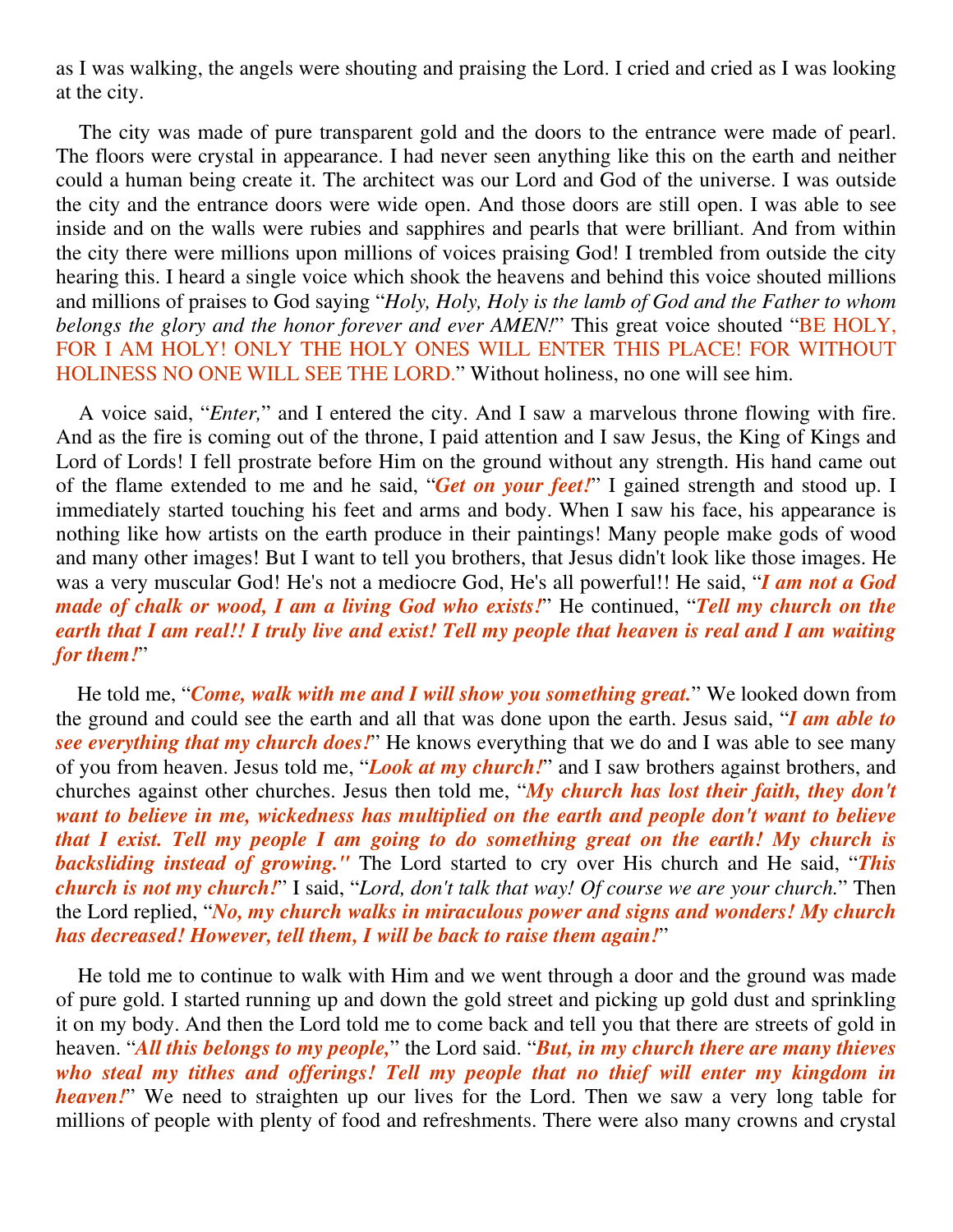goblets for people to drink from. The Lord said, "*Ricardo all of this has been prepared for my people!*" This was the table prepared for the wedding of the Lamb.

 There is another sister in Christ who was also taken to heaven and she also saw angels going back and forth preparing the wedding supper also! I told the Lord, "*Why did this sister see angels preparing things here, but I don't see any preparations being done?*" The Lord replied, "*That is because all the preparations are complete!*" There are crowns for all those who work and are obedient to the Lord. I then said, "*Lord when are you coming back then, if all preparations are complete? How much longer till you return? Show me the clock, how much time is left in the heavenly clock?*" Many other people have had dreams of a clock, showing almost midnight when the Lord is supposed to return. I asked, "*Lord when will the clock strike midnight? Is it one minute left? five minutes?*" Jesus studied my face for a moment, then He replied, "*Ricardo, in heaven there is no more clock!*" I then responded, "*Well Lord, if there is no more time, why haven't you returned yet?*" Jesus lifts his hands and takes his thumb and forefinger showing the sign for something very small and said, "*All the time that is left is simply the Father's grace for those who have backslidden to offer them a chance to repent and do the first works.*" And the Lord of Hosts hasn't returned because he has given us all a tiny space to repent and that time is called "A time of the Father's grace." Jesus is coming at any moment, we must begin to seek Him with all our hearts and fast and pray and do the first works of old. I am almost finished. Jesus repeated, "*We are on the time of God's grace!*"

 Then an angel appeared to our right and shouted, "*The time has come!! Time is finished. Every preparation is complete! Jesus is receiving His bride!*" The Lord is coming and all the signs of the scriptures are fulfilled! The movies are showing that something catastrophic is coming. The scientists know that something great will happen, they just don't understand what it is! However, we the church know that Jesus is coming soon! When the angel finished shouting, then all of the millions of angels started jumping and rejoicing that the bride is finally returning to heaven. I kept asking, "*What is going on?*" but no one paid attention to me, they were all rejoicing in the good news. So, I joined the angels and started exalting Jesus' name also! At that moment, when I lifted my arms I felt someone lift me out of heaven and send me down at a tremendous rate of speed.

 Right now, the angels are all rejoicing that the bride is returning. I came back to the earth and was dropped at the pulpit in the church where I would pray every day. **Time is so short!!** If you don't want to believe me, then don't believe.. But He's coming and it will be for eternity. The people of God don't want to believe in the rapture. Please awake, for God's sake awaken to the truth!! *(Ricardo is crying)*.

 The Lord was here next to me and He told me, "*Ricardo, this is what the rapture would look like if it happened right now!*" I was then able to see the whole earth and the precious, beautiful Holy Spirit, the one who gives us peace and joy leave this earth. I then saw a vapor enter the church and surrounded me and I asked the Lord, "*What's this?*" He said, "*This is what I call the Rapture.*" I then saw people breaking down the church doors, wanting to come in, and shouting, "*Where are my children? They are all gone!*" All children of the earth were gone because God will not leave any behind. The first one to enter the church was the choir director, shouting, "*Where's the church! I am left behind! I stayed! I stayed!*" After the choir director, I saw other pastors and brothers and sisters and the overseer of the church all crying, "*I was left behind!*" Many parents and spouses were looking for their loved ones and the people in the church responded, "*Your loved ones aren't*